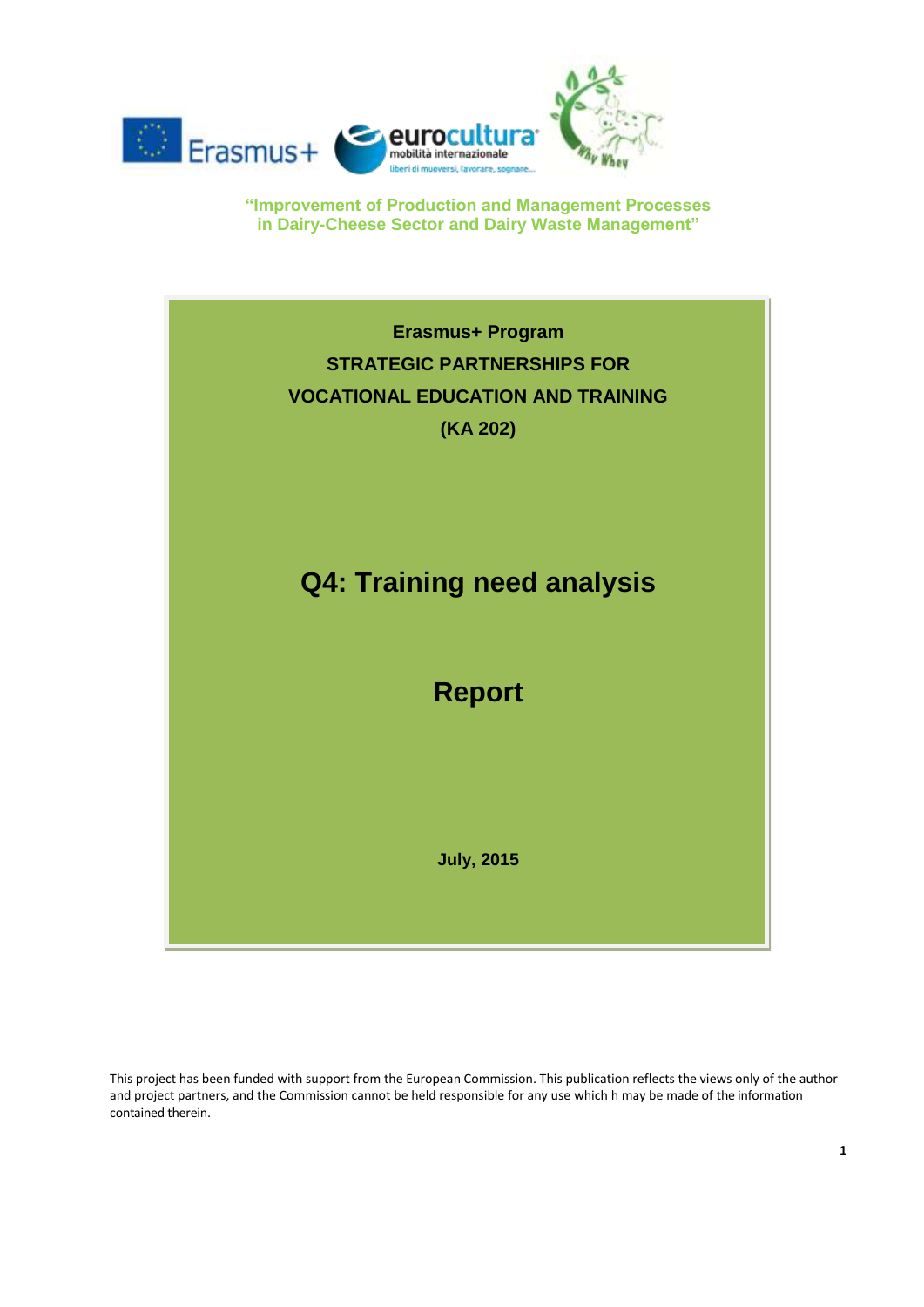

# **Summary**

| 1. INNOVATIVE TRENDS IN MILK/CHEESE BY-PRODUCTS AND WASTE  5 |  |
|--------------------------------------------------------------|--|
|                                                              |  |
|                                                              |  |
|                                                              |  |
|                                                              |  |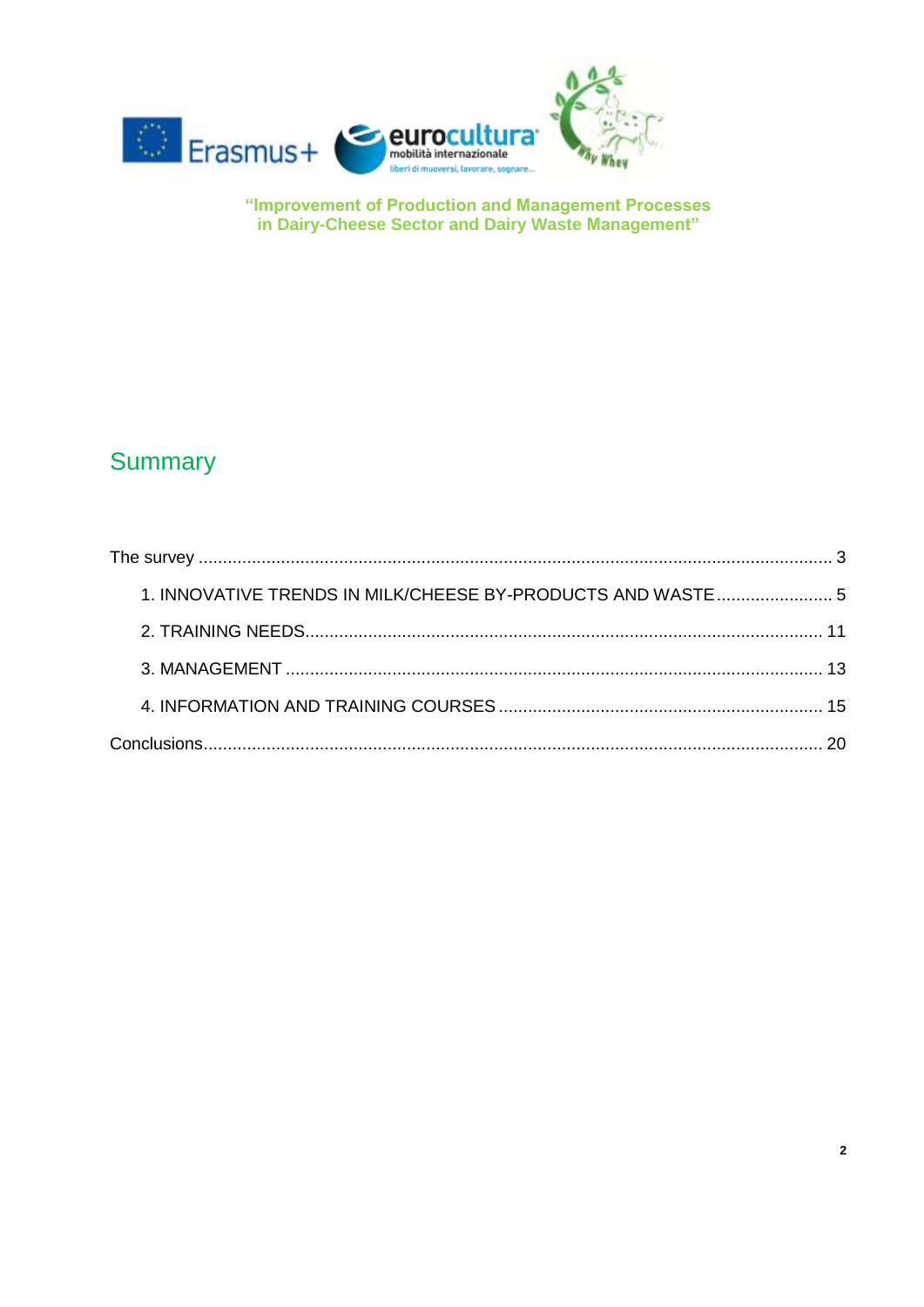

## <span id="page-2-0"></span>**The survey**

From February to June 2015 the partners of the project carried out a survey aimed to identify some fields of interest and the appropriate training materials & tools for present and future farmers, milk producers, cheese makers and professionals of the milk by-products and waste management, who are interested to improve their knowledge, skills and competencies in the milkcheese supply chain, to diversify and optimize their activities and products, as well as to improve the management of their businesses.

For this purpose, a questionnaire has been developed to be subhmitted to:

- Farmers/milkman
- Mangers of dairy products
- Dairy producers
- Students of dairy faculty on Agricultural University
- Food technologists
- Academics

The questionnaire covered 4 different areas:

- 1. innovative trends in milk/cheese by-products and waste
- 2. training needs
- 3. management
- 4. information and training courses

This report presents the results collected in the 4 countries of the partnership: Italy, Hungary, Poland and Turkey.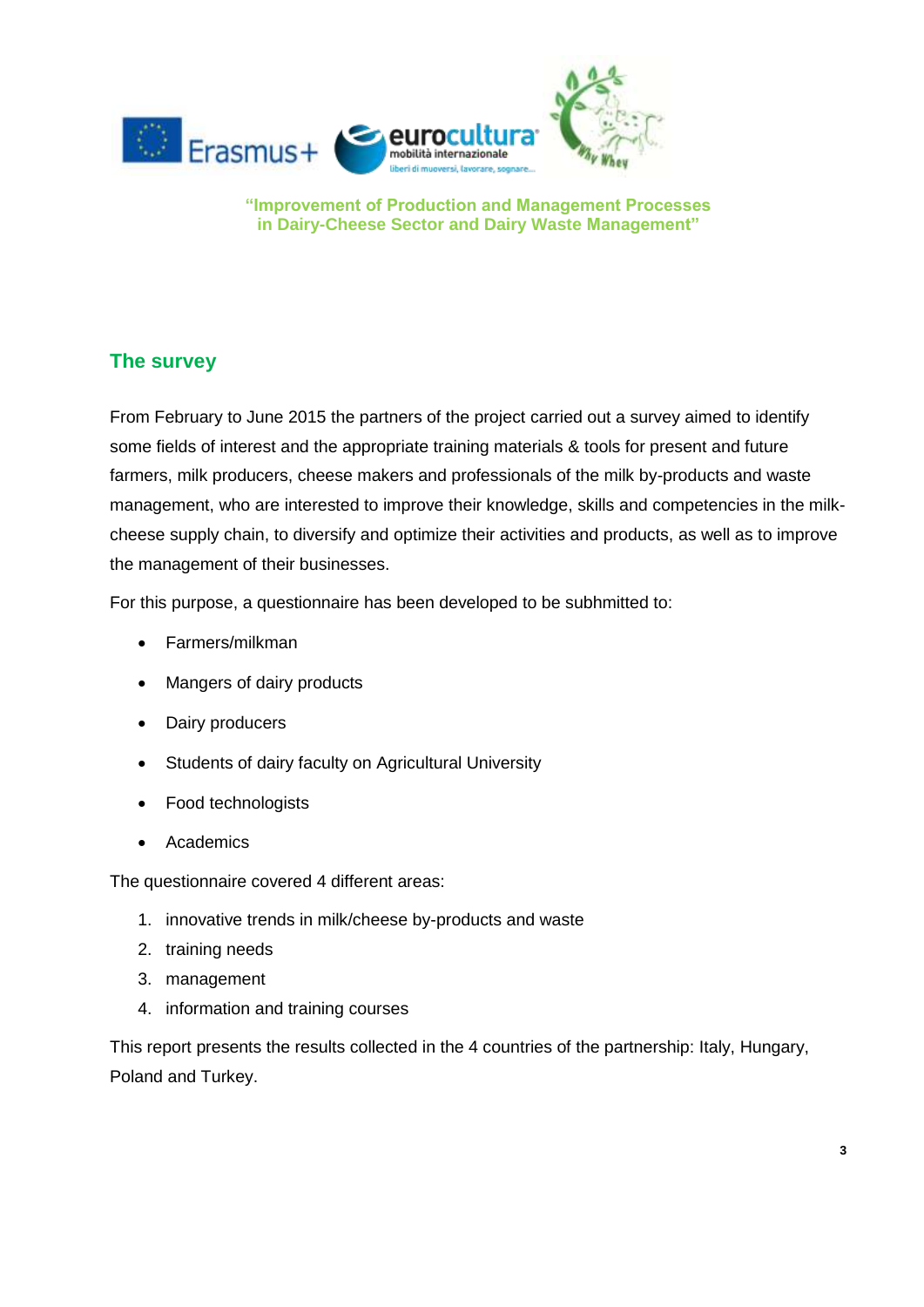



# **Number of questionnaires collected**

The questionnaires have been collected in face to face meetings, during dedicated workshops, sent by e-mail to different responsants.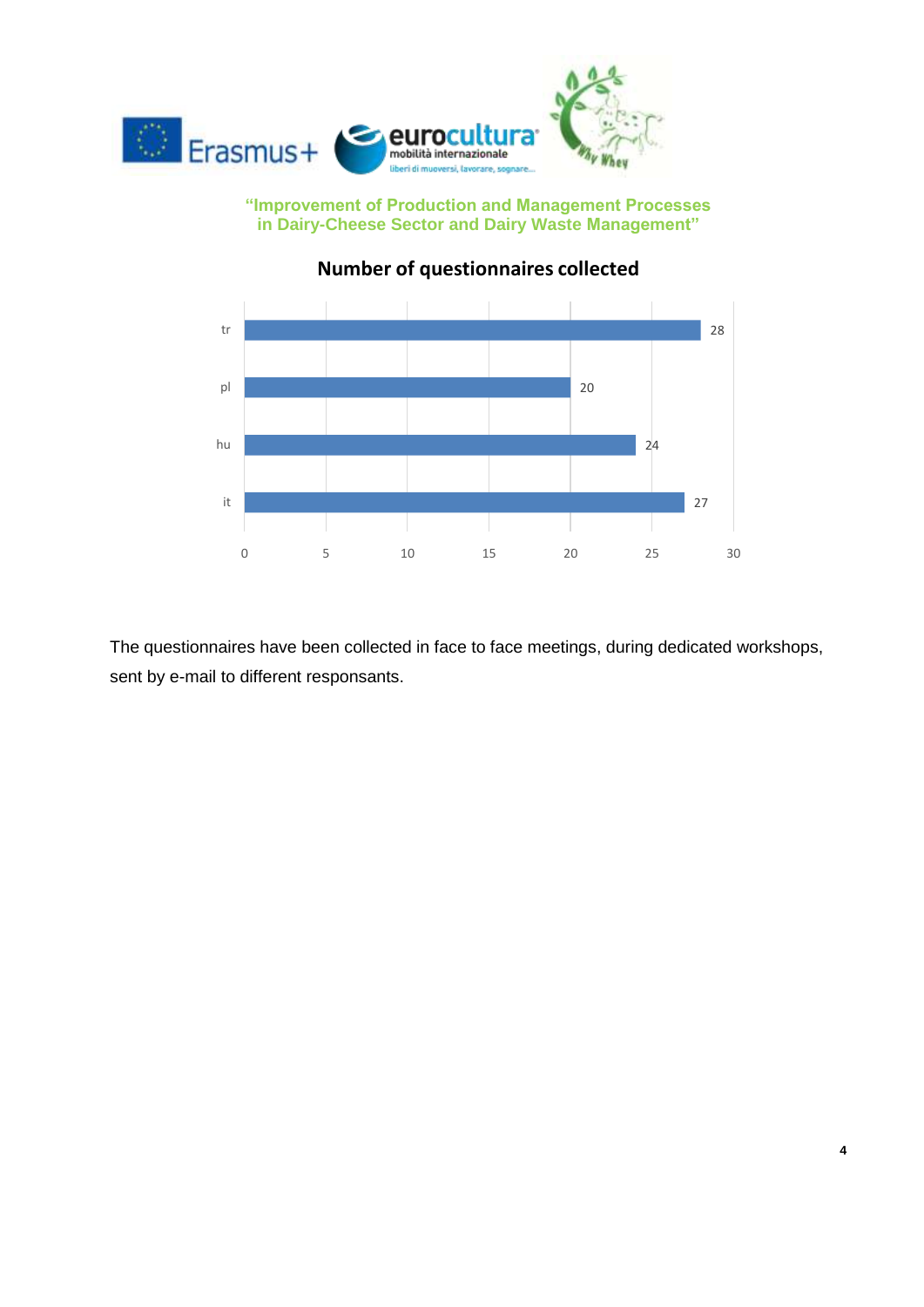

### <span id="page-4-0"></span>**1. INNOVATIVE TRENDS IN MILK/CHEESE BY-PRODUCTS AND WASTE**

**1. In the area where you work, for which reason do you think that farmers, milk producers/cheese makers should introduce some changes?** 

Respondants could choose one or more statement

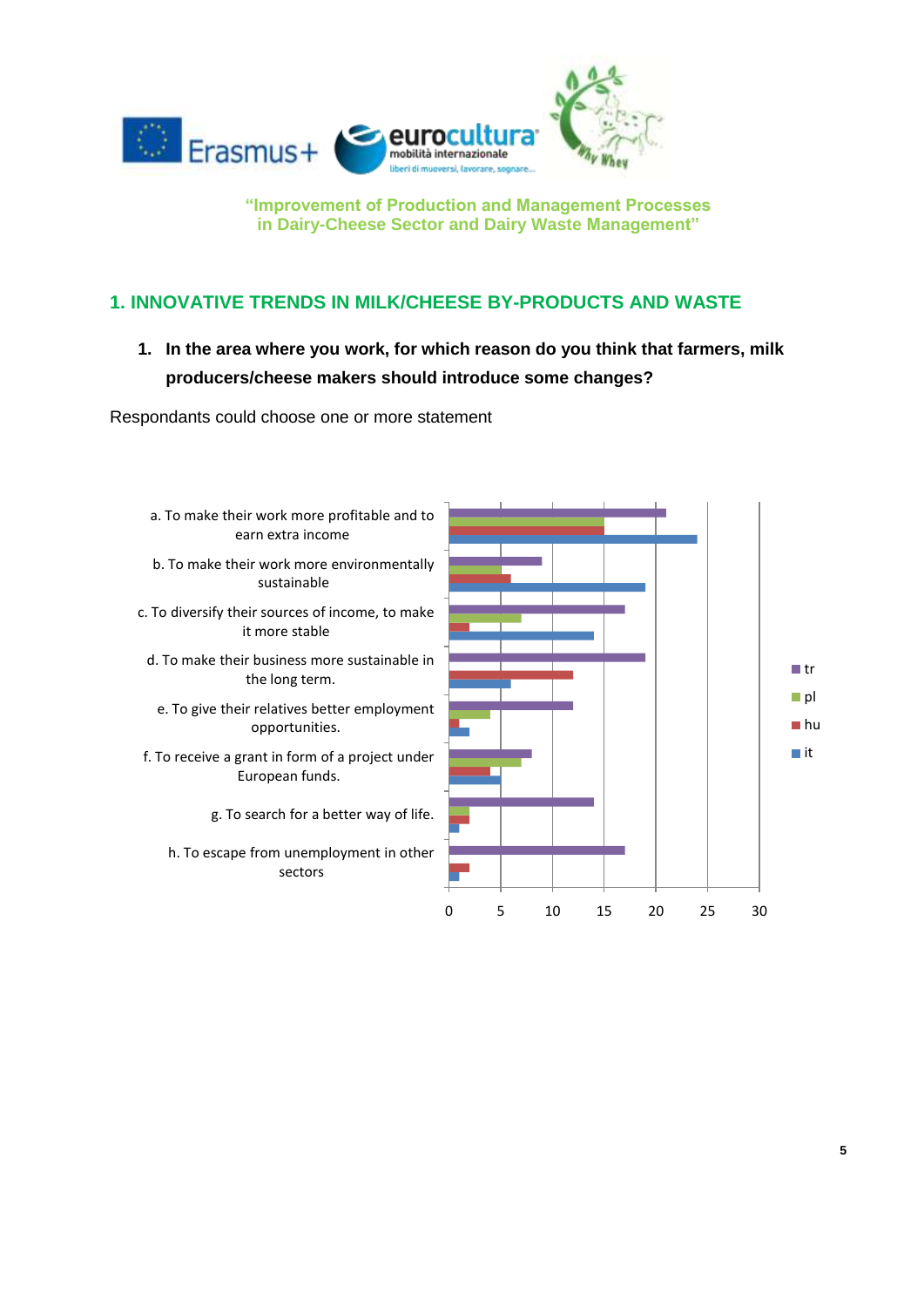

#### **Meanof responses of Hungary, Italy, Poland and Turkey**



 $\blacksquare$  To give their relatives better employment opportunities.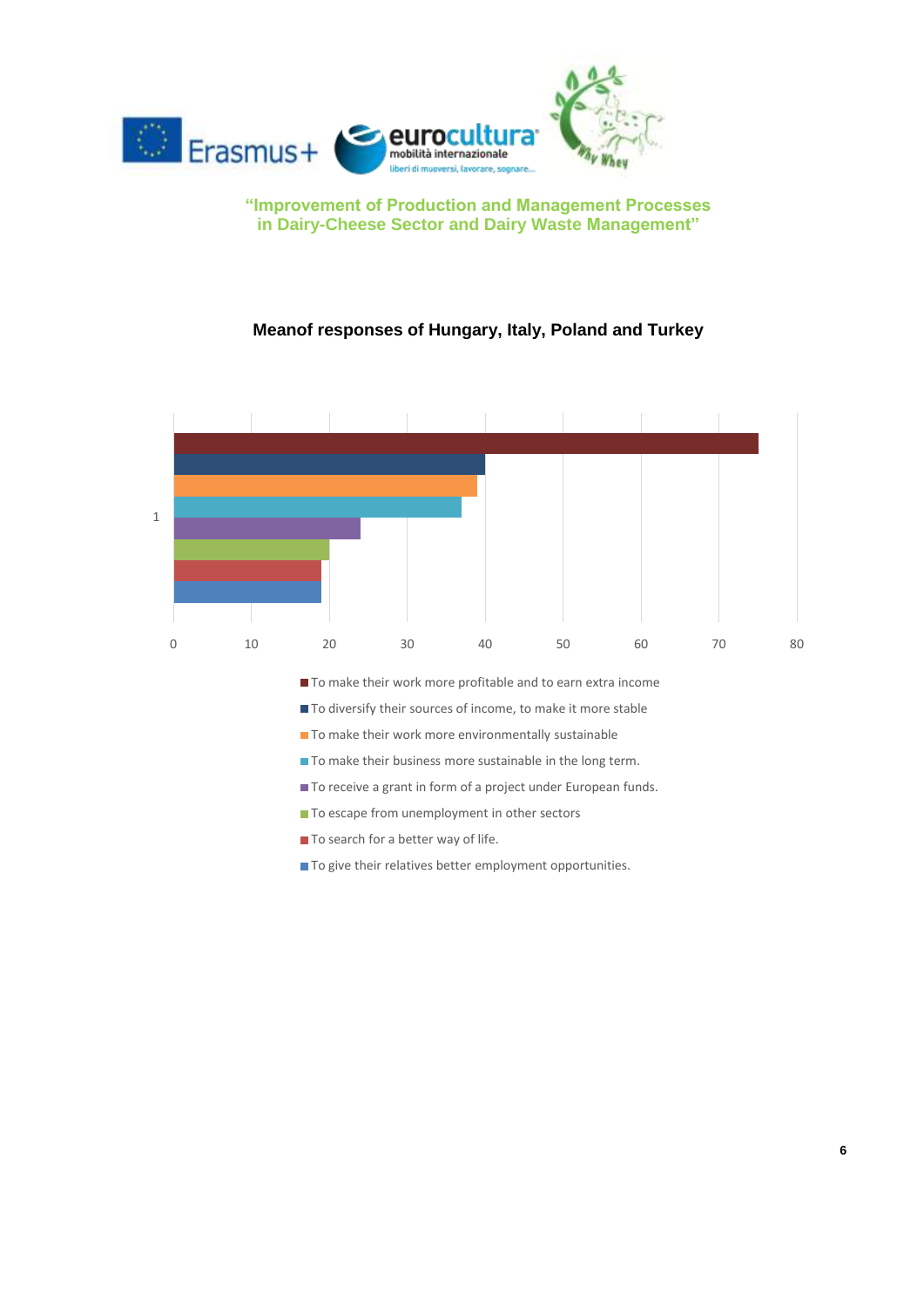

# **2. What do you consider the most innovative trends in the dairy supply chain for your region/country with reference with use of by-products?**

Respondants were asked to rate from 1 (not innovative) up to 5 (very innovative) each item. The given result is the average of different rating.

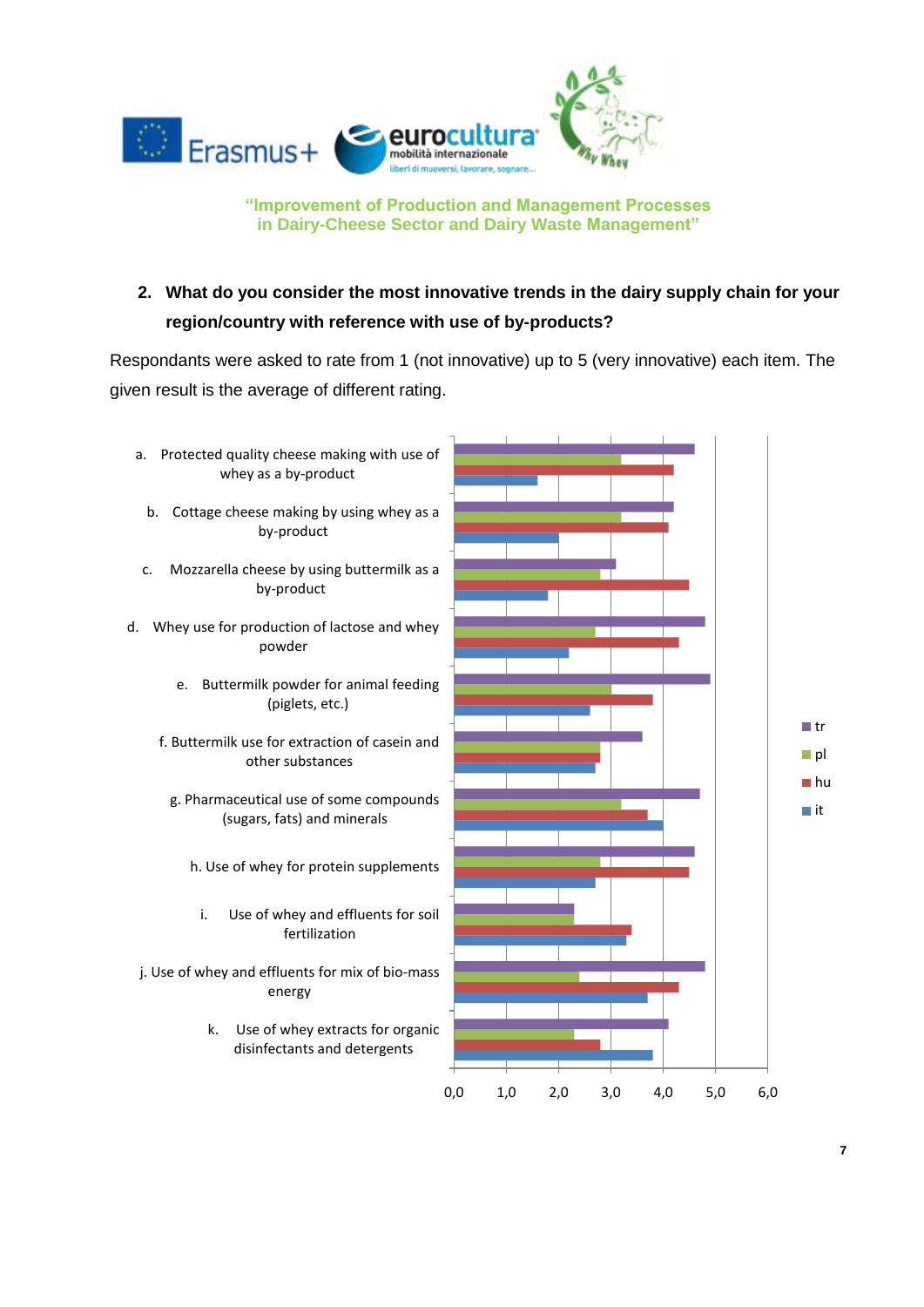

#### **Meanof responses of Hungary, Italy, Poland and Turkey**



- Pharmaceutical use of some compounds (sugars, fats) and minerals
- Use of whey and effluents for mix of bio-mass energy
- Use of whey for protein supplements
- Buttermilk powder for animal feeding (piglets, etc.)
- Whey use for production of lactose and whey powder
- Cottage cheese making by using whey as a by-product
- **Protected quality cheese making with use of whey as a by-product**
- Use of whey extracts for organic disinfectants and detergents
- Mozzarella cheese by using buttermilk as a by-product
- Buttermilk use for extraction of casein and other substances
- Use of whey and effluents for soil fertilization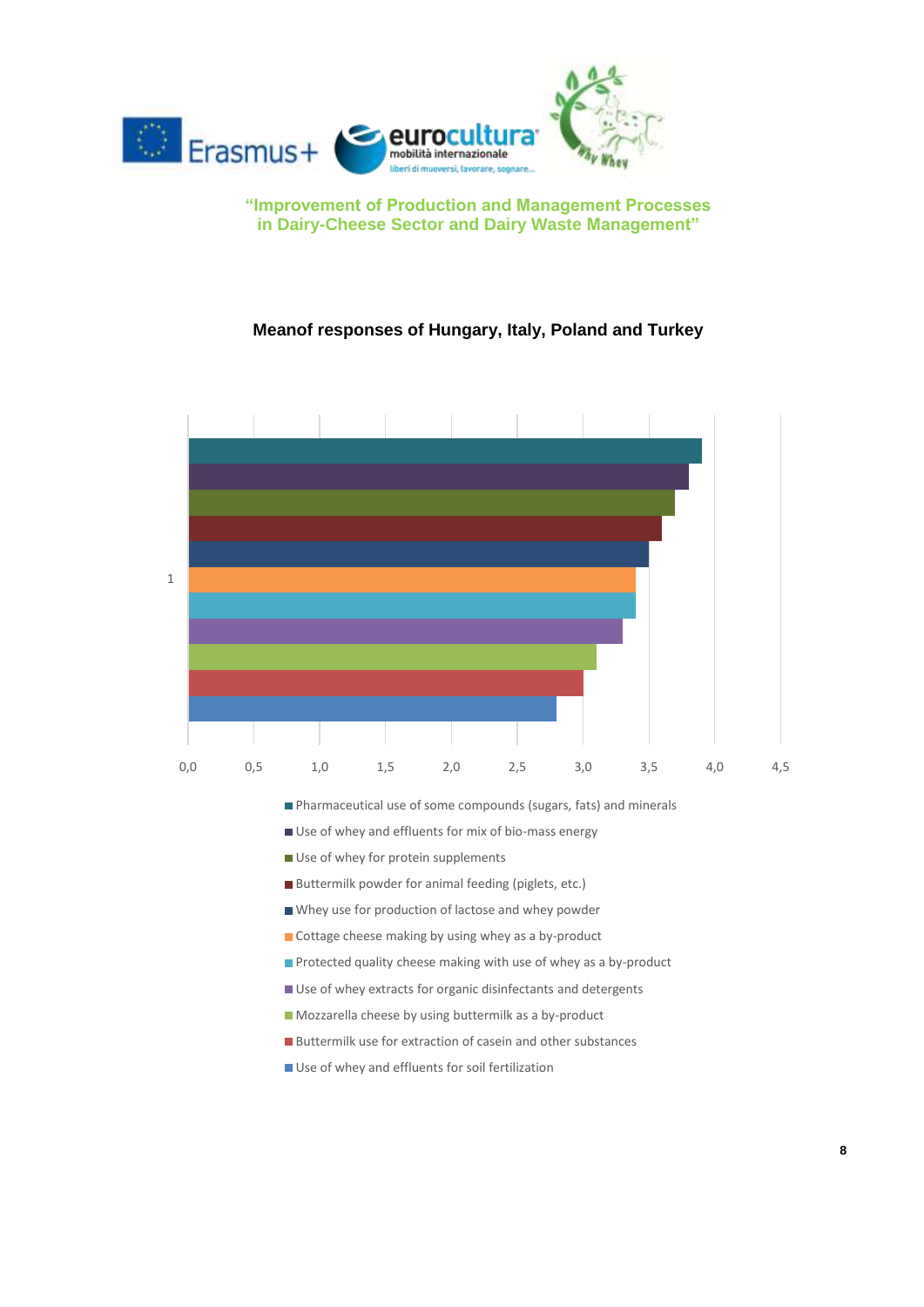

**3. Successful case studies of companies with a good combination of the innovative trends above listed**

#### **ITALY**

#### **Caseificio Tomasoni**

Via Bovon, 3 - 31030 Breda di Piave (Treviso) http://www.caseificiotomasoni.it ;

#### **Latteria e Caseificio Moro (S.R.L.)**

Via Postumia, 1, 31045 Motta di Livenza (Treviso) [http://www.caseificiomoro.com/;](http://www.caseificiomoro.com/)

**Latteria Sociale di Coderno Soc. Coop. Agr.** Via Ingorie, 2 Coderno di Sedegliano (Udine) <http://www.latteriacoderno.it/>

#### **HUNGARY**

**Boppe Kft.**  6800 Hódmezővásárhely, Liget sor 37. [www.cegbongeszo.hu](http://www.cegbongeszo.hu/kereses.php?uj=1&ossz_keres=Keress%21&osszetett_cegnev=Boppe%20Kft.)

**Kisteleki M+M Sajtgyártó Kft.** 6760 Kistelek, Vaspálya u. 2. [mmsajt@vnet.hu](mailto:mmsajt@vnet.hu) [www.kistelekisajt.hu](http://www.kistelekisajt.hu/)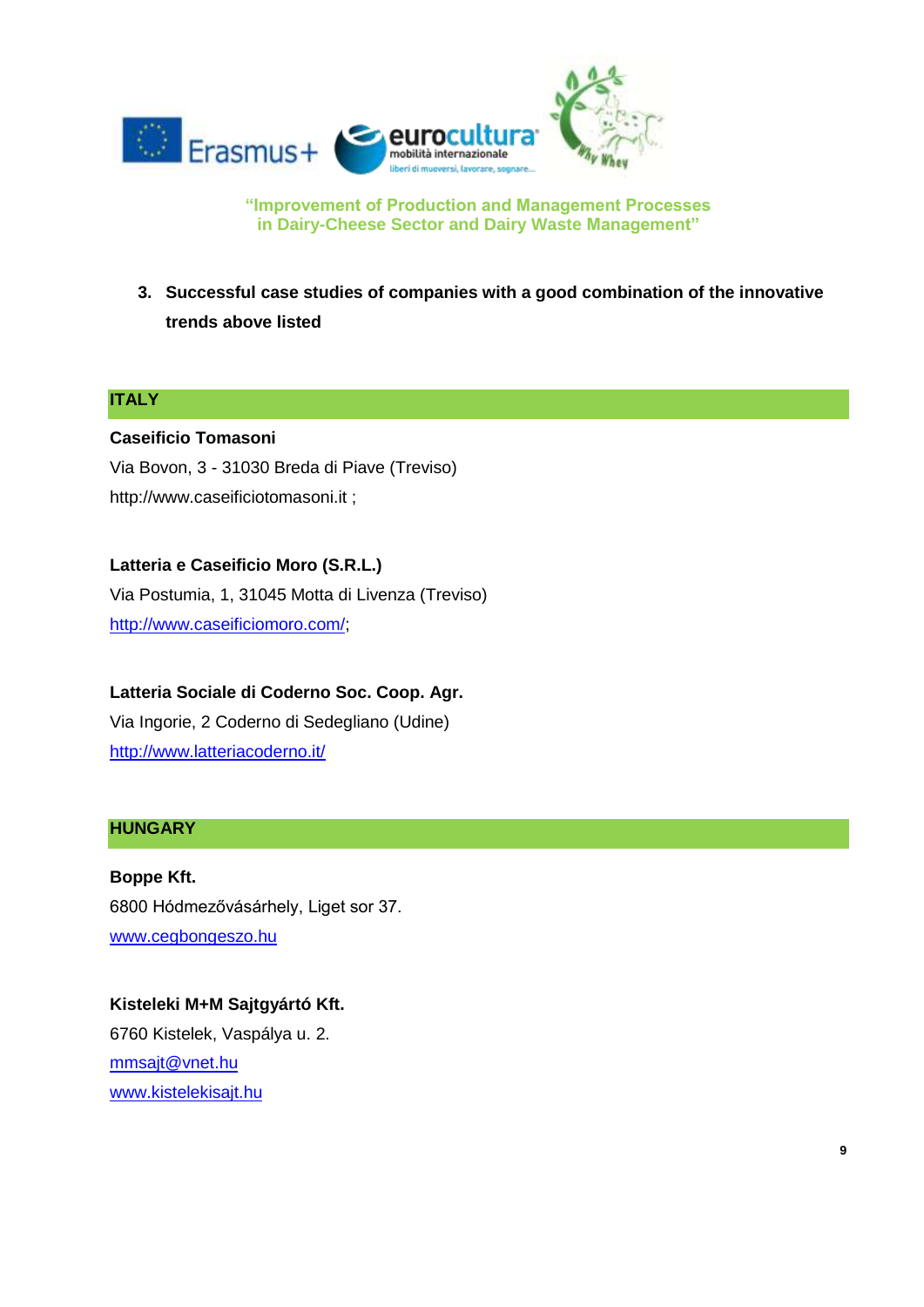

**Sole-Mizo Zrt.**  H-6728 Szeged, Budapesti út [solemizo@solemizo.bonafarm.hu](mailto:solemizo@solemizo.bonafarm.hu) [www.bonafarm.hu](http://www.bonafarm.hu/)

#### **POLAND**

- OSM Bierun [www.osm.bierun.pl](http://www.osm.bierun.pl/)
- OSM Myszkow [www.osmmyszkow.pl](http://www.osmmyszkow.pl/)
- OSM Wloszczowa [www.osmwloszczowa.com.pl](http://www.osmwloszczowa.com.pl/)
- OSM Konskie osm.konskie.pl
- OSM Kazimierza Wielka
- OSM Skala [www.osmskala.pl](http://www.osmskala.pl/)
- OSM Bochnia <http://www.osm-bochnia.com.pl/>
- OSM Miechow <http://osm.miechow.pl/>
- OSM Jasienica Rosielna [www.osm-jasienica-rosielna.pl](http://www.osm-jasienica-rosielna.pl/)

#### **TURKEY**

- SÜTAŞ[-www.sutas.com.tr](http://www.sutas.com.tr/)
- YÖRSAN [www.yorsan.com.tr](http://www.yorsan.com.tr/)
- KAY Süt [www.kay.com.tr](http://www.kay.com.tr/)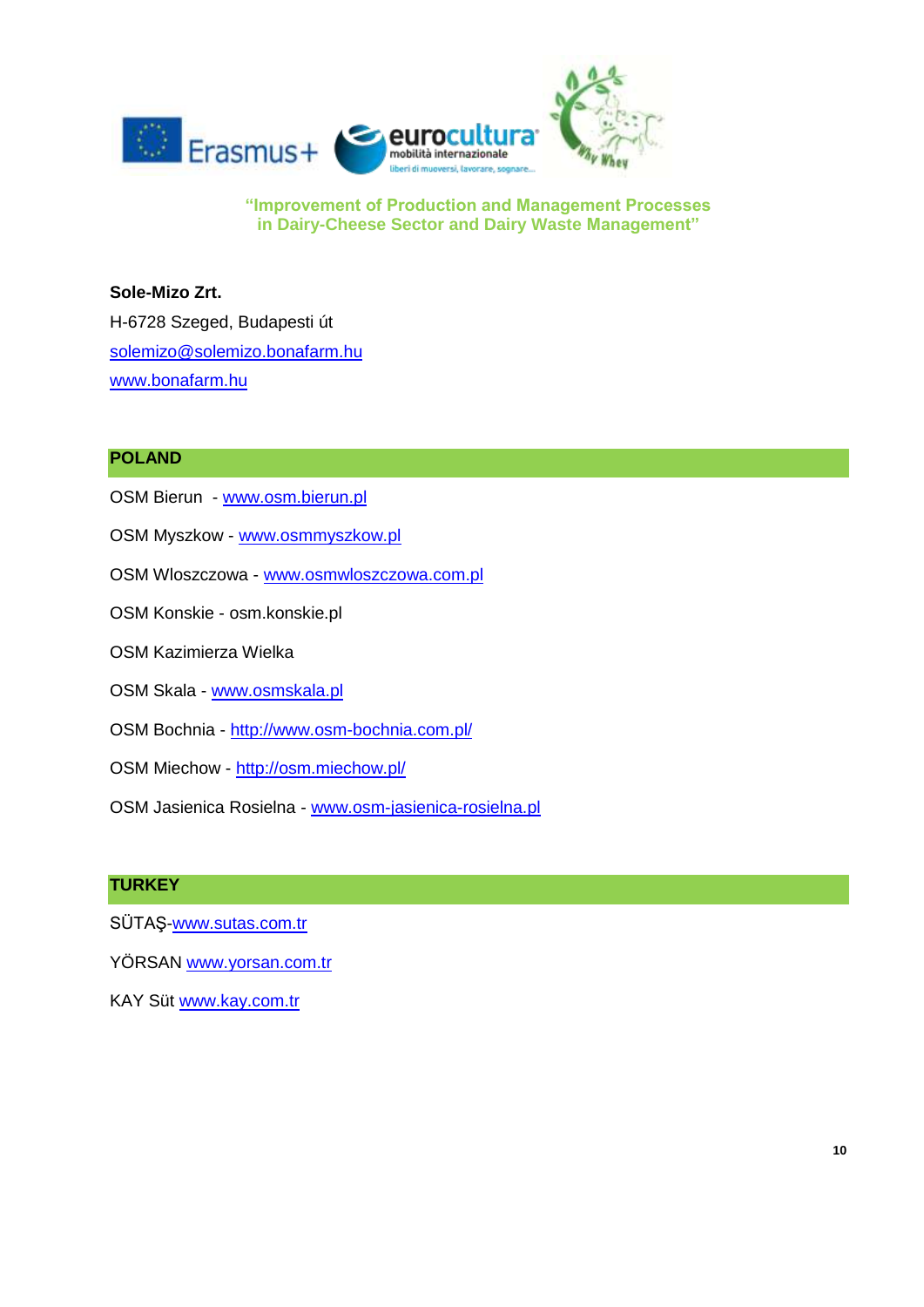

### <span id="page-10-0"></span>**2. TRAINING NEEDS**

**4. Associated to the innovative activities you have indicated above, which ones do you think that target users might require more training in your region/country?** 

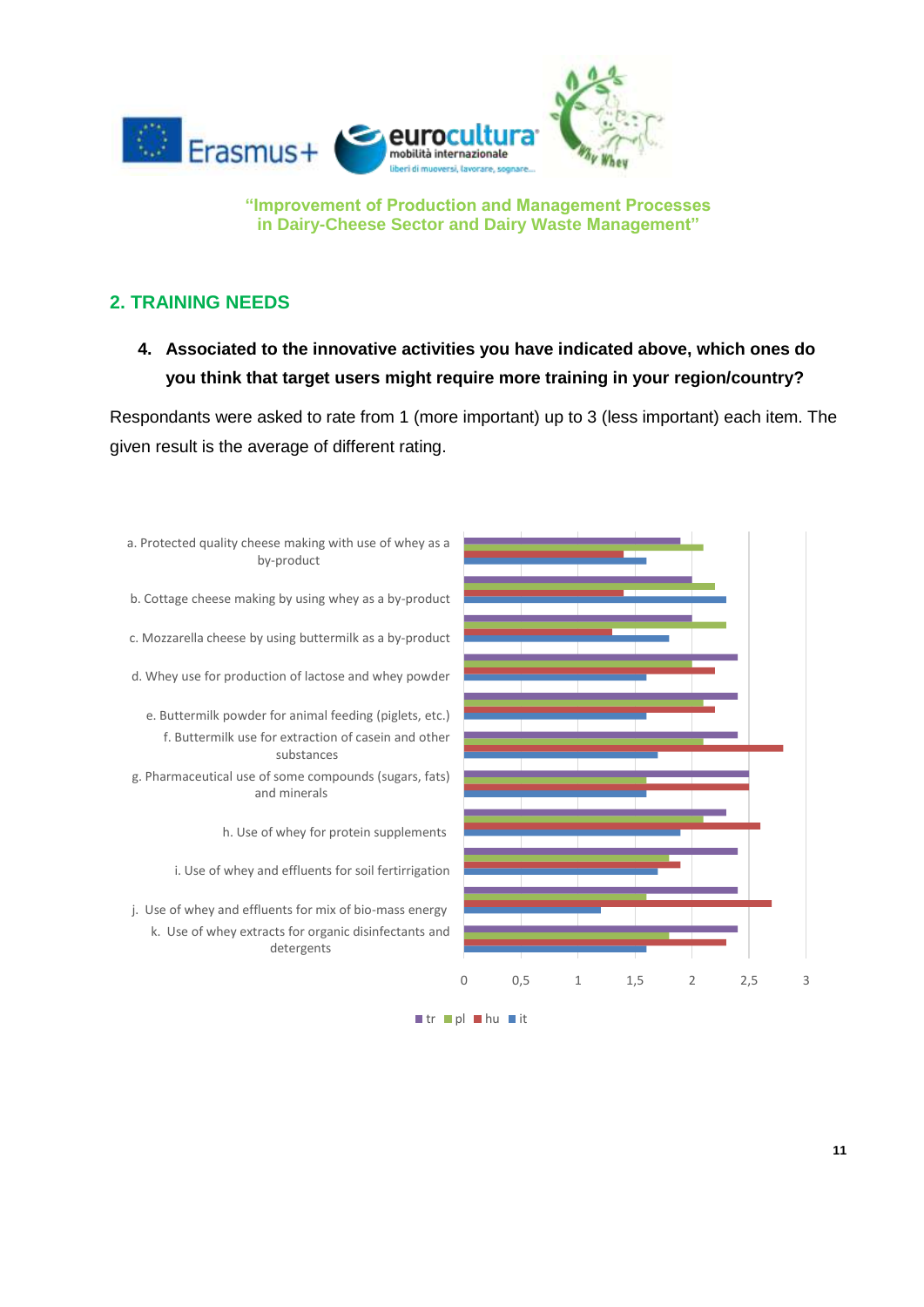

#### **Meanof responses of Hungary, Italy, Poland and Turkey**

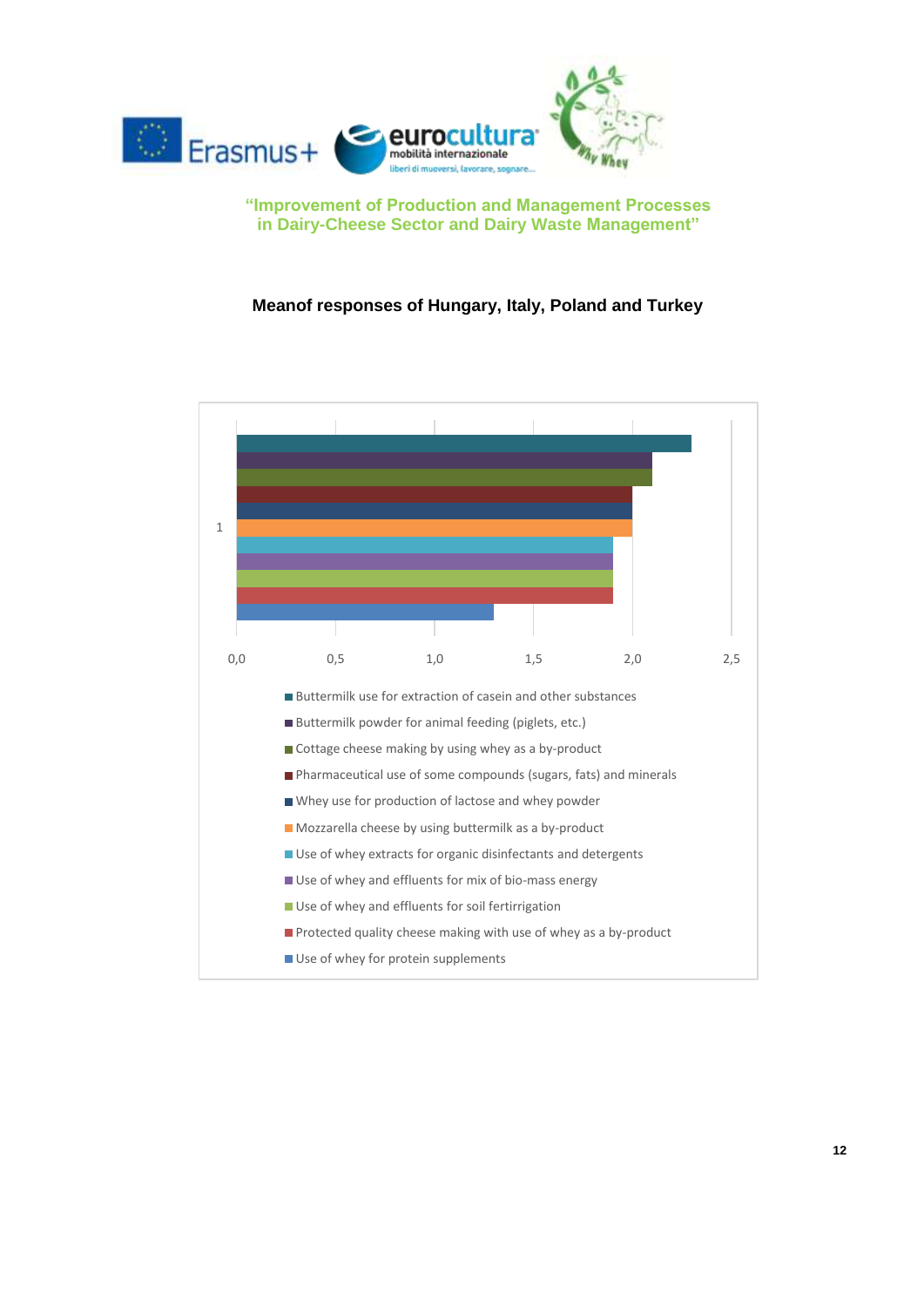

#### <span id="page-12-0"></span>**3. MANAGEMENT**

**5. What kind of complementary management competencies to the technical ones are, according to you, are the most important for improving management of companies in the dairy sector?**

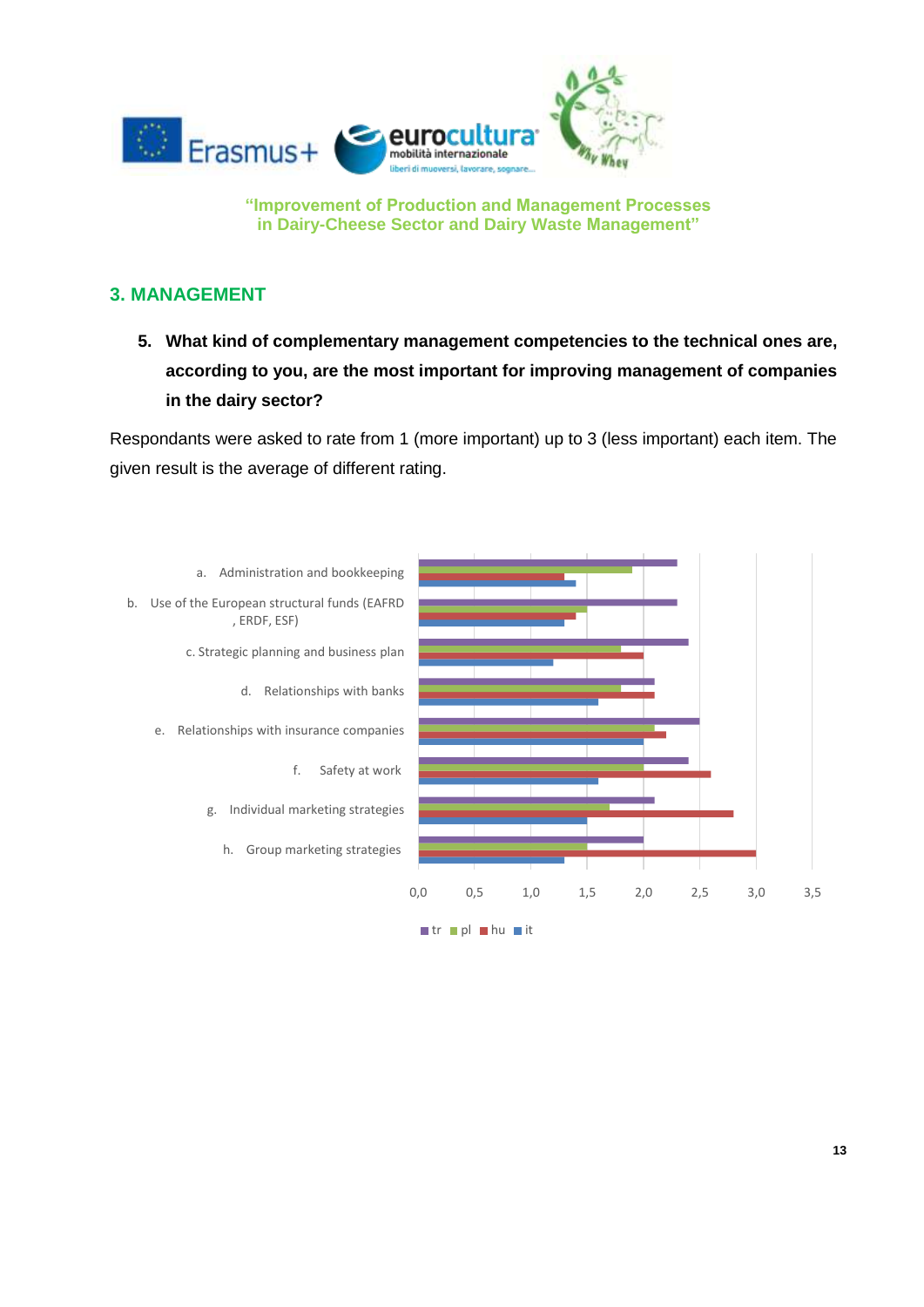

#### **Mean of responses of Hungary, Italy, Poland and Turkey**

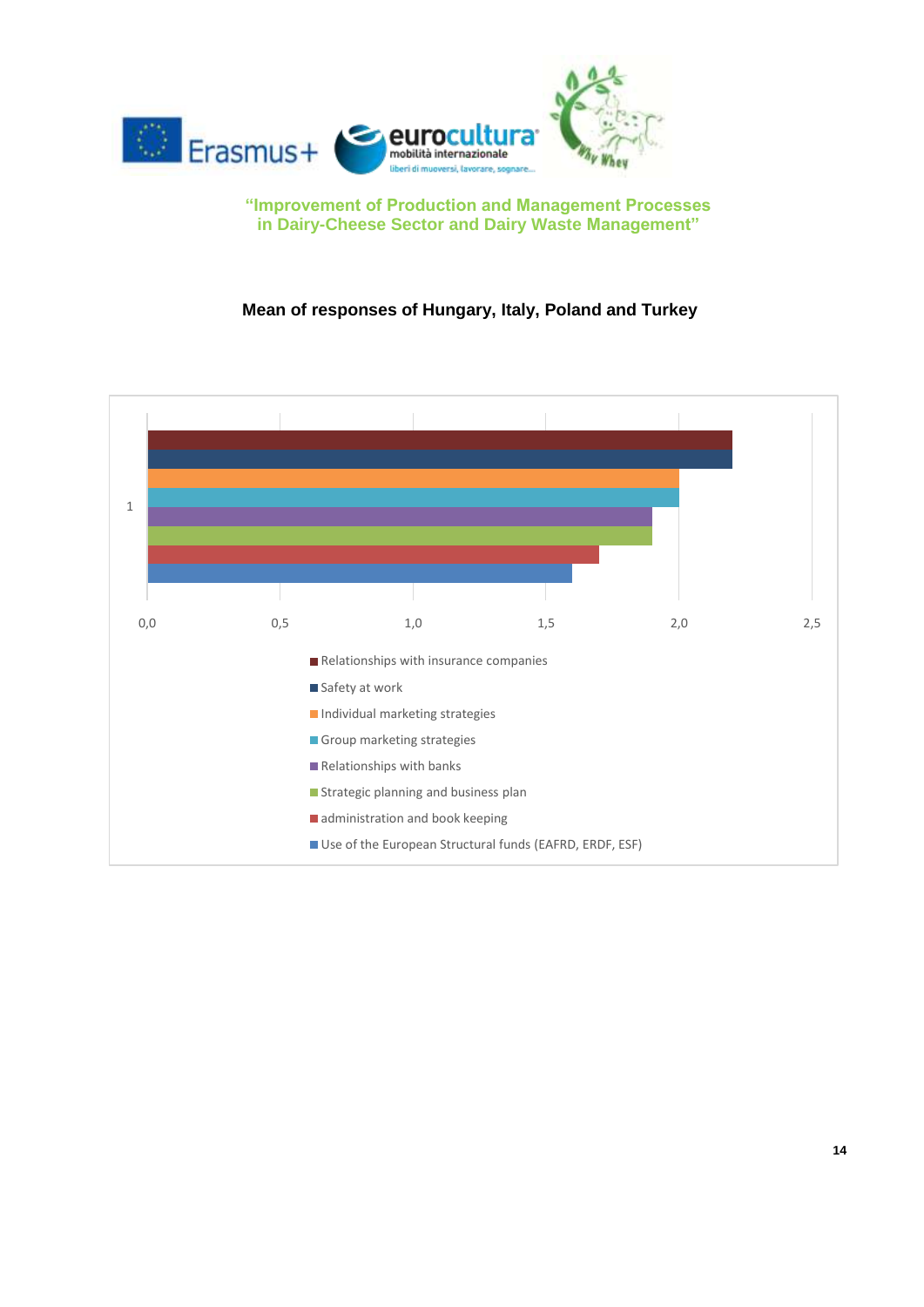

### <span id="page-14-0"></span>**4. INFORMATION AND TRAINING COURSES**

**6. Do you think that relevant information and training for innovative agriculture are easily available in the dairy supply chain sector?** 

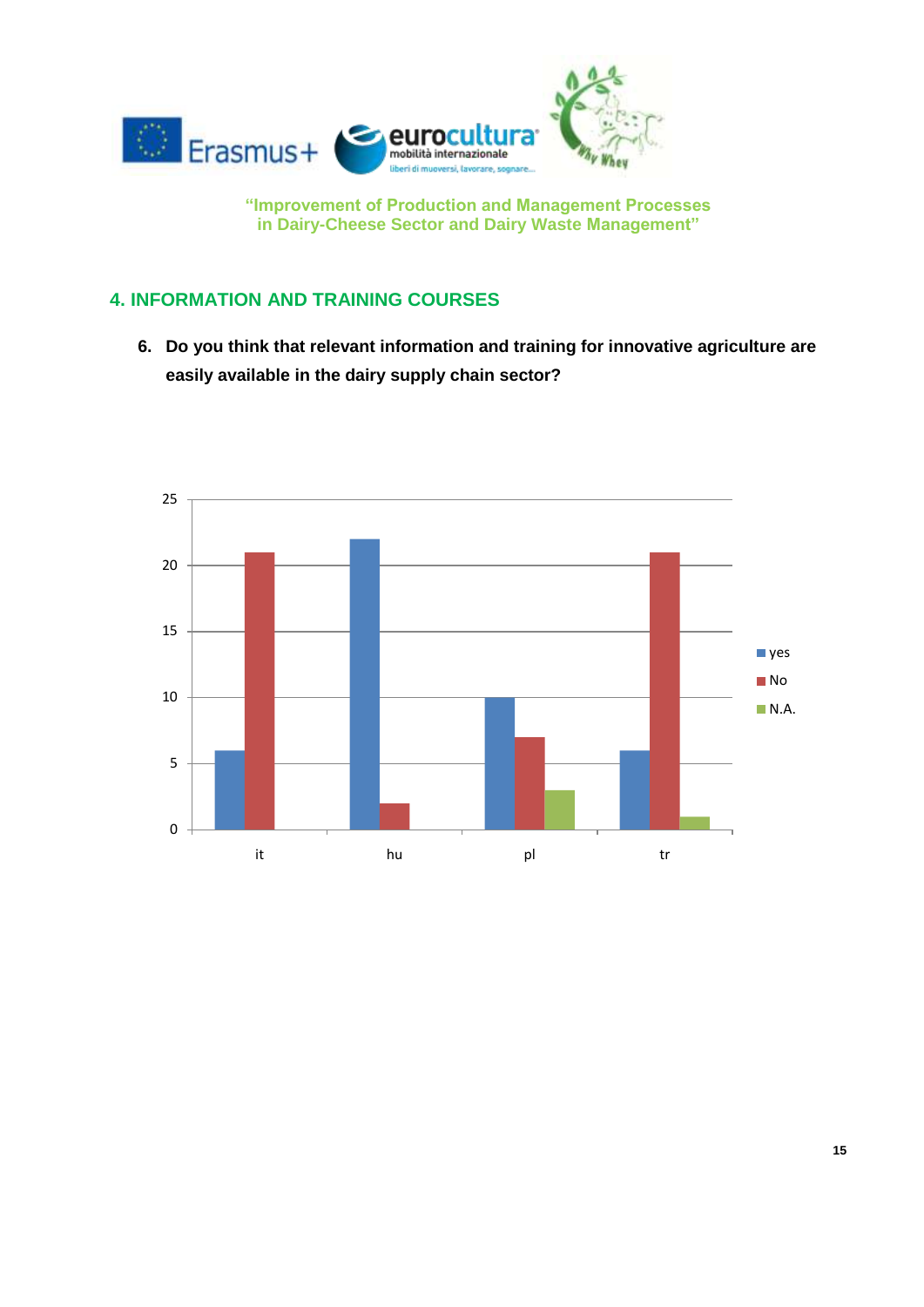

**7. What kind of learning do you think that the companies and staff in dairy supply chain, young farmers, women, and new farmers in your area of action would prefer?**

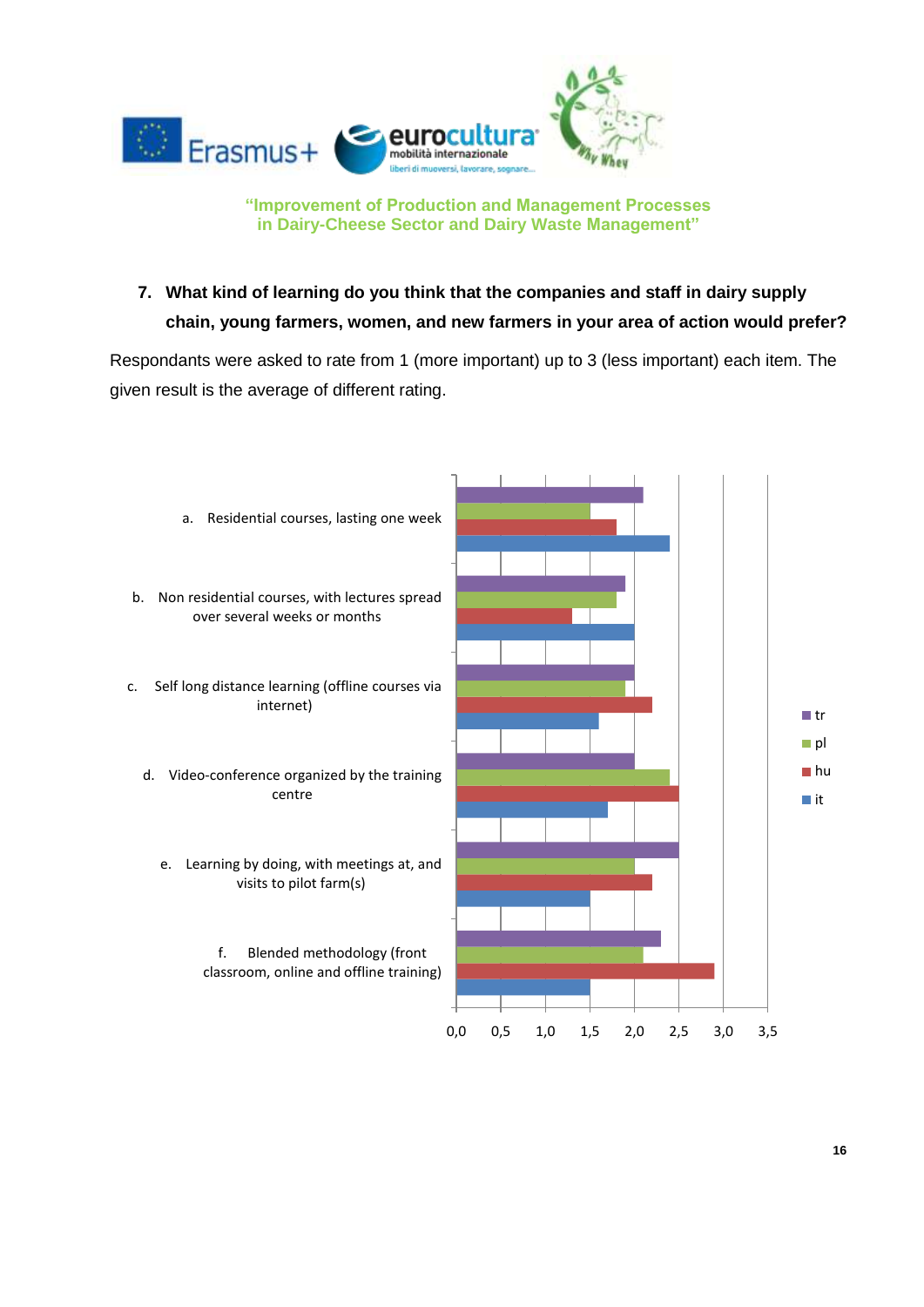

#### **Mean of responsesof Hungary, Italy, Poland and Turkey**



- Self long distance learning (offline courses via internet)
- Non residential courses, with lectures spread over several weeks or months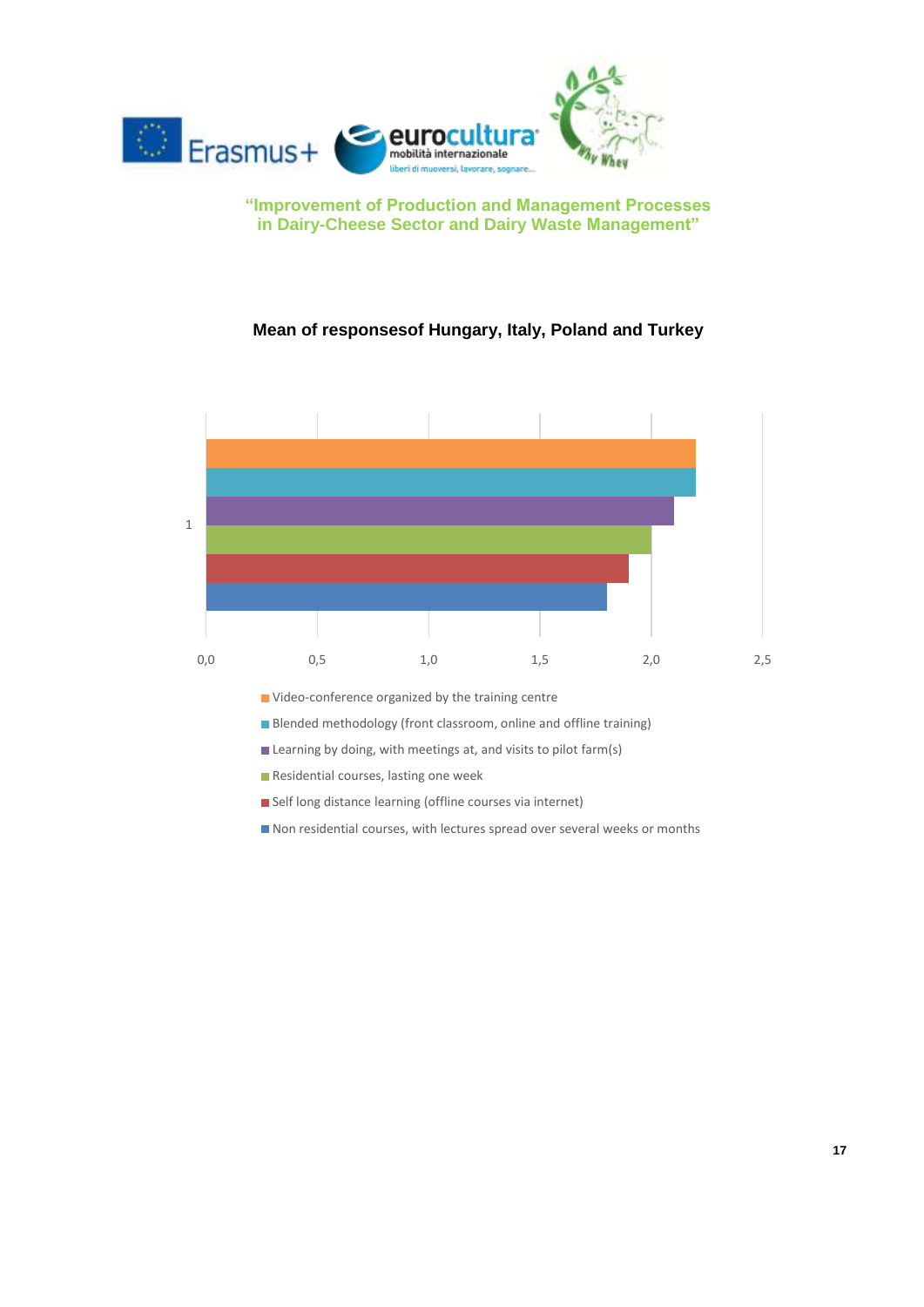

## **8. What kind of training tools and activities do you think are more effective and user friendly for target users?**

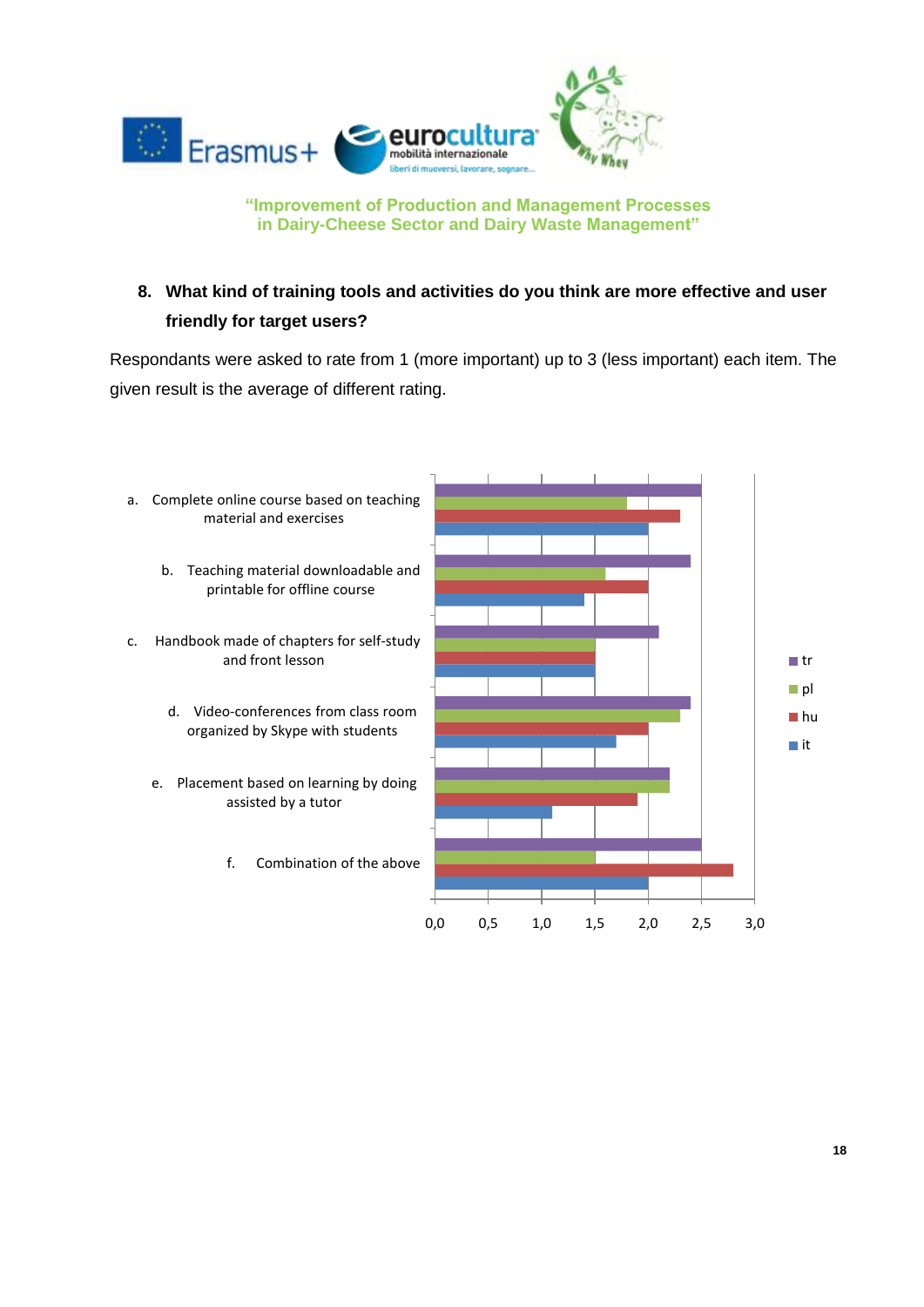

#### **Mean of responsesof Hungary, Italy, Poland and Turkey**



- **Placement based on learning by doing assisted by a tutor**
- Teaching material downloadable and printable for offline course
- Handbook made of chapters for self-study and front lesson